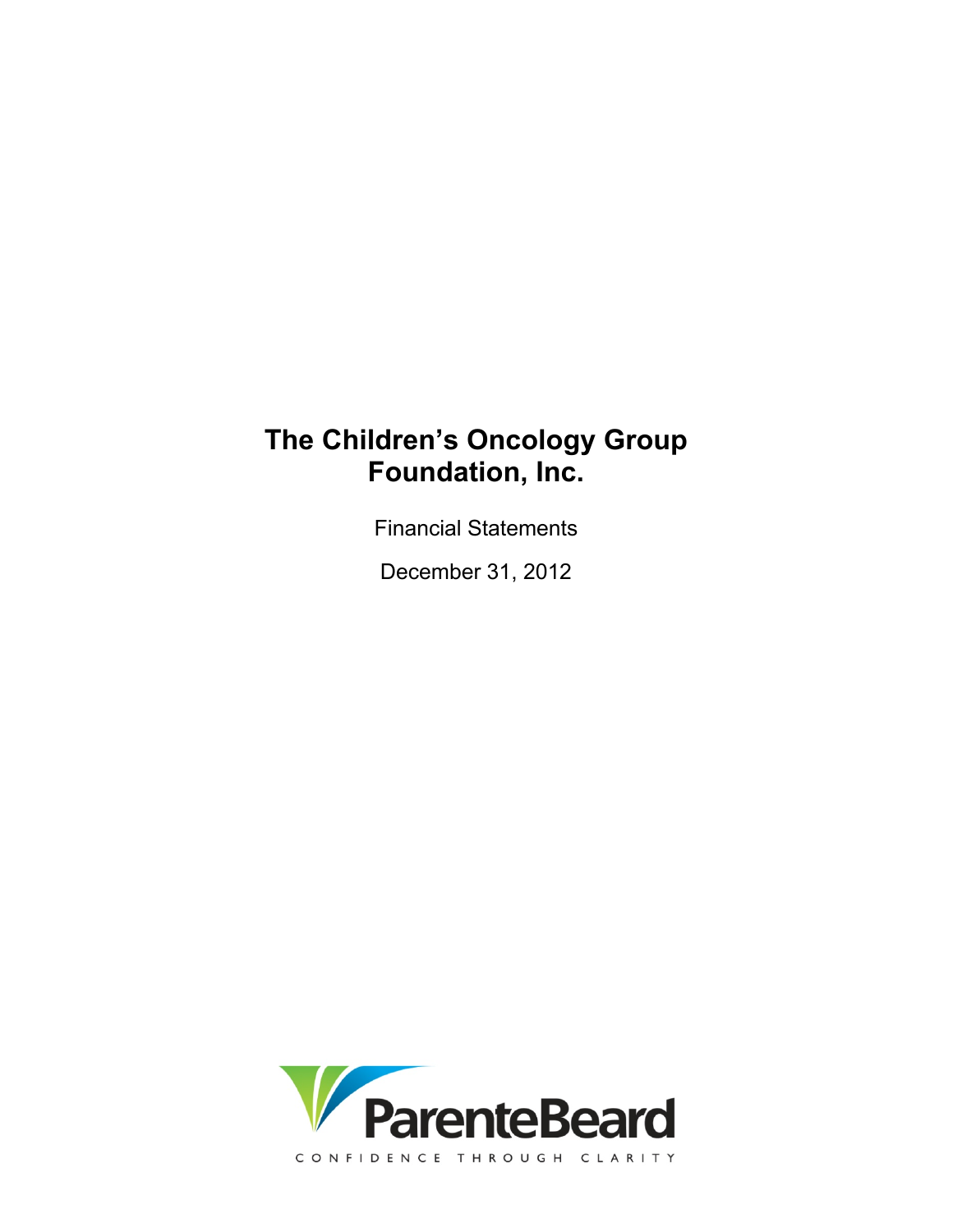Table of Contents December 31, 2012

|                                        | Page |
|----------------------------------------|------|
| <b>Independent Auditors' Report</b>    |      |
| <b>Financial Statements</b>            |      |
| <b>Statement of Financial Position</b> | 3    |
| <b>Statement of Activities</b>         | 4    |
| <b>Statement of Cash Flows</b>         | 5    |
| Notes to Financial Statements          | 6    |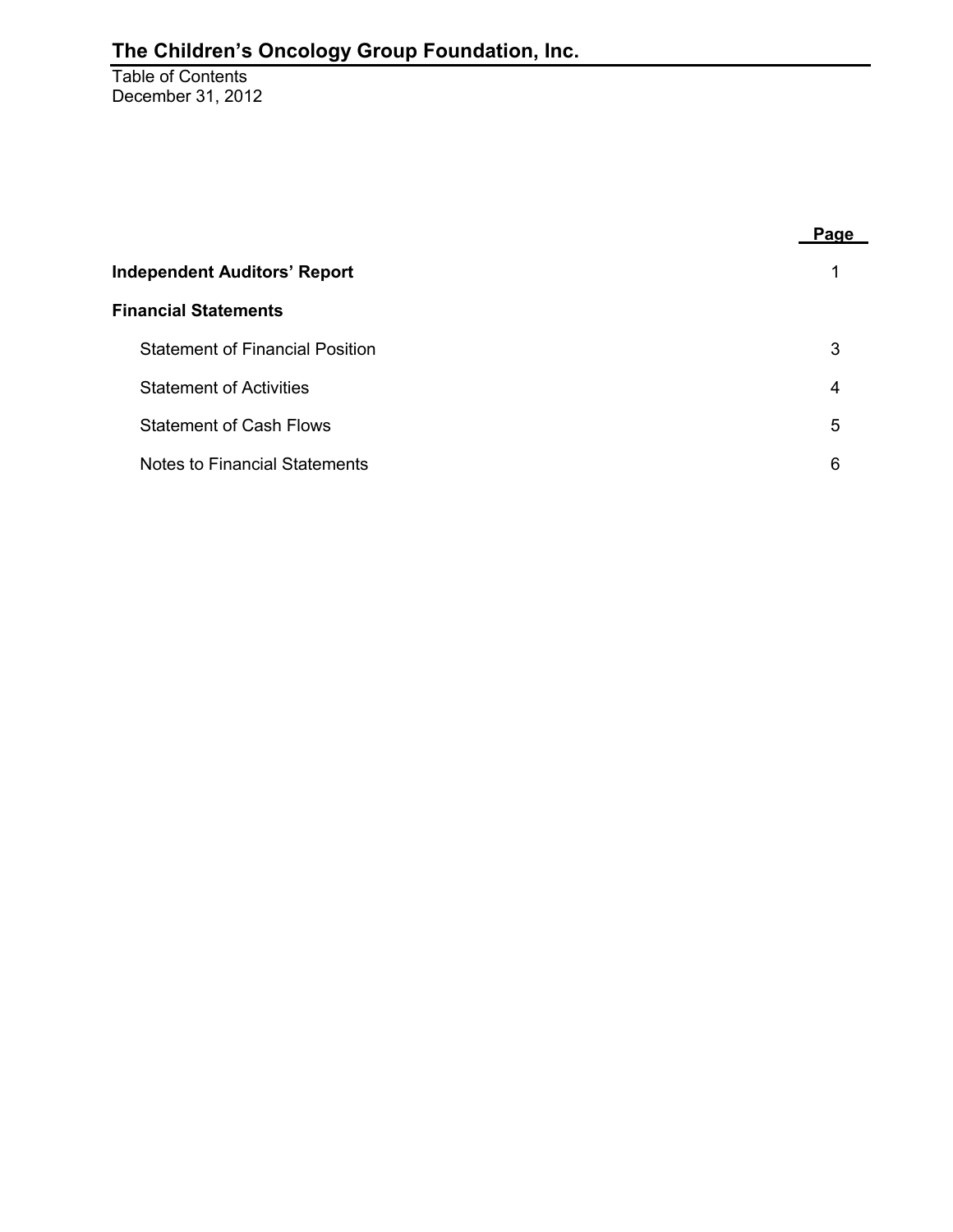

# **Independent Auditors' Report**

Board of Directors The Children's Oncology Group Foundation, Inc.

#### **Report on the Financial Statements**

We have audited the accompanying financial statements of the Children's Oncology Group Foundation, Inc., which comprise the statement of financial position as of December 31, 2012, and the related statements of activities, and cash flows for the year then ended, and the related notes to the financial statements.

#### **Management's Responsibility for the Financial Statements**

Management is responsible for the preparation and fair presentation of these financial statements in accordance with accounting principles generally accepted in the United States of America; this includes the design, implementation, and maintenance of internal control relevant to the preparation and fair presentation of financial statements that are free from material misstatement, whether due to fraud or error.

#### **Auditors' Responsibility**

Our responsibility is to express an opinion on these financial statements based on our audit. We conducted our audit in accordance with auditing standards generally accepted in the United States of America. Those standards require that we plan and perform the audit to obtain reasonable assurance about whether the financial statements are free from material misstatement.

An audit involves performing procedures to obtain audit evidence about the amounts and disclosures in the financial statements. The procedures selected depend on the auditors' judgment, including the assessment of the risks of material misstatement of the financial statements, whether due to fraud or error. In making those risk assessments, the auditor considers internal control relevant to the entity's preparation and fair presentation of the financial statements in order to design audit procedures that are appropriate in the circumstances, but not for the purpose of expressing an opinion on the effectiveness of the entity's internal control. Accordingly, we express no such opinion. An audit also includes evaluating the appropriateness of accounting policies used and the reasonableness of significant accounting estimates made by management, as well as evaluating the overall presentation of the financial statements.

We believe that the audit evidence we have obtained is sufficient and appropriate to provide a basis for our audit opinion.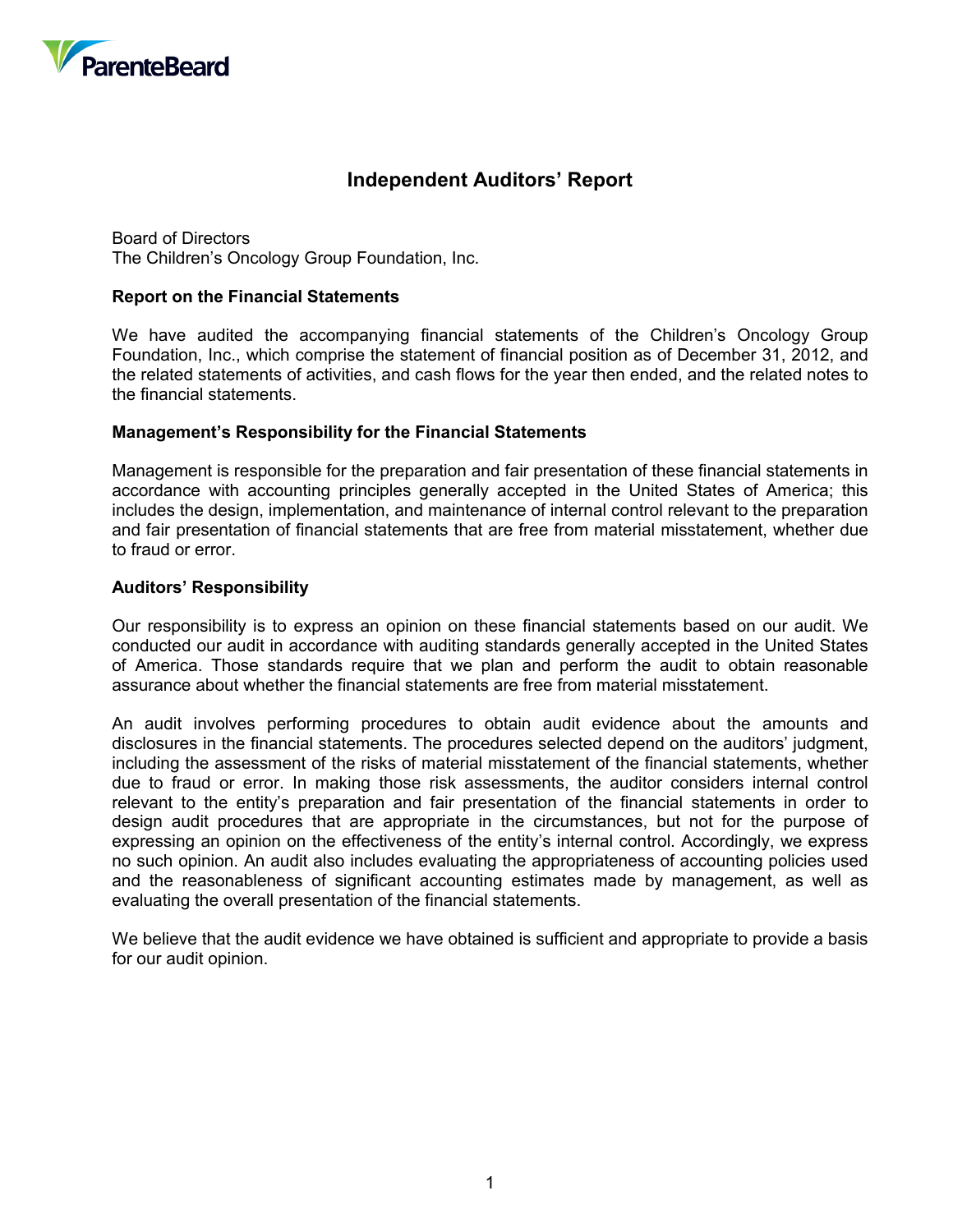### **Opinion**

In our opinion, the financial statements referred to above present fairly, in all material respects, the financial position of the Children's Oncology Group Foundation, Inc. as of December 31, 2012, and the changes in its net assets, and its cash flows for the year then ended in accordance with accounting principles generally accepted in the United States of America.

Parente Beard LLC

Philadelphia, Pennsylvania November 11, 2013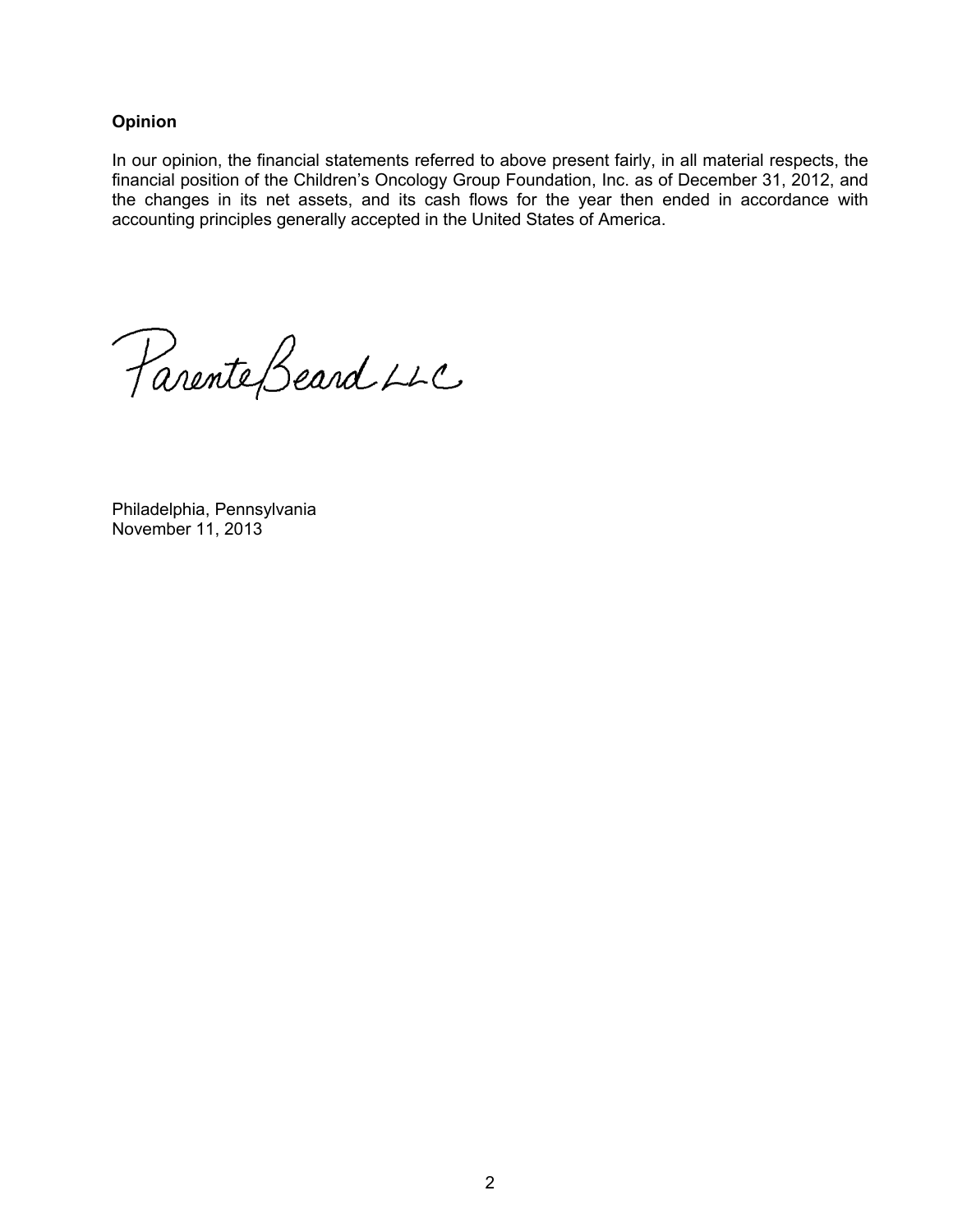Statement of Financial Position December 31, 2012

#### **Assets**

| <b>Assets</b><br>Cash and cash equivalents<br>Grants receivable    | \$<br>610,613<br>7,055,173 |
|--------------------------------------------------------------------|----------------------------|
| <b>Total assets</b>                                                | \$<br>7,665,786            |
| <b>Liabilities and Net Assets</b>                                  |                            |
| <b>Liabilities</b><br>Deferred revenue                             | \$<br>80,675               |
| <b>Net Assets</b><br>Unrestricted<br><b>Temporarily restricted</b> | 112,611<br>7,472,500       |
| Total net assets                                                   | 7,585,111                  |
| Total liabilities and net assets                                   | 7,665,786                  |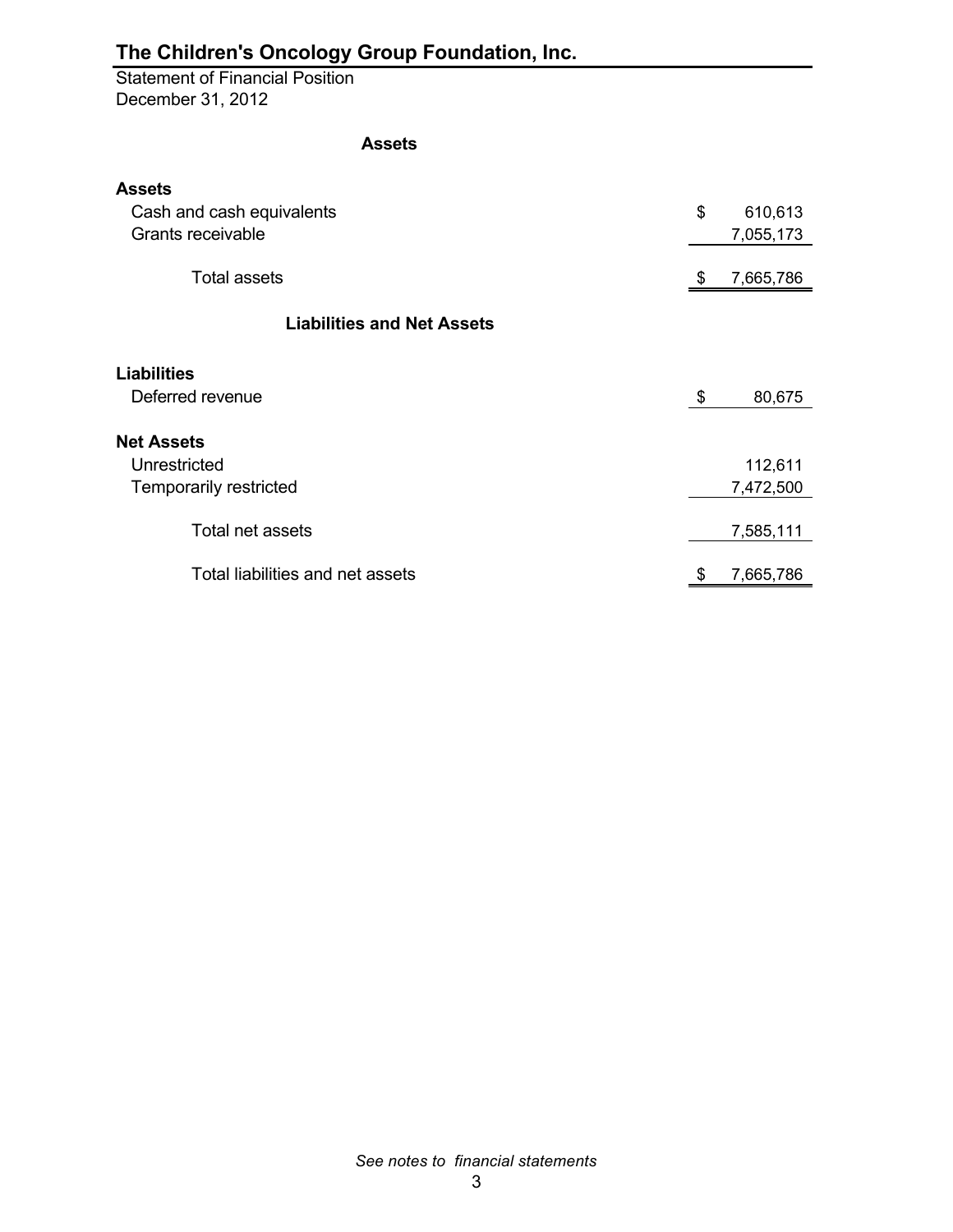#### Statement of Activities Year Ended December 31, 2012

**Unrestricted y Restricted Total Revenues and Other Additions** Grants \$ 5,817,800 \$ 7,441,820 \$ 13,259,620 Contributions 51,252 6,610 57,862 Conference income 2012 124,077 124,077 124,077 Bank interest 662 - 662 - 662 - 662 - 662 - 662 - 662 - 662 - 662 - 662 - 662 - 662 - 662 - 662 - 662 - 662 - Miscellaneous income 25 and 25 and 25 and 25 and 25 and 25 and 25 and 25 and 25 and 25 and 25 and 25 and 25 and 25 and 25 and 25 and 25 and 25 and 25 and 25 and 25 and 25 and 25 and 25 and 25 and 25 and 25 and 25 and 25 an Net assets released from restriction 191,327 (191,327) Total revenues and other additions 6,185,143 7,257,103 13,442,246 **Expenses** Grant expense 6,034,127 6,034,127 6,034,127 Conference 4,860 - 4,860 4,860 Total program expenses 6,038,987 - 6,038,987 Professional fees 30,890 - 30,890 Dues and subscriptions and subscriptions and the set of the set of the set of the set of the set of the set of the set of the set of the set of the set of the set of the set of the set of the set of the set of the set of t Office expenses 2,685 2,685 Total management and general expenses  $34,770$  - 34,770 Total expenses 6,073,757 6,073,757 6,073,757 **Increase in Net Assets** 111,386 7,257,103 7,368,489 **Net Assets, beginning of year** 1,225 215,397 216,622 **Net Assets, end of year 112,611 \$ 7,472,500** \$ 7,585,111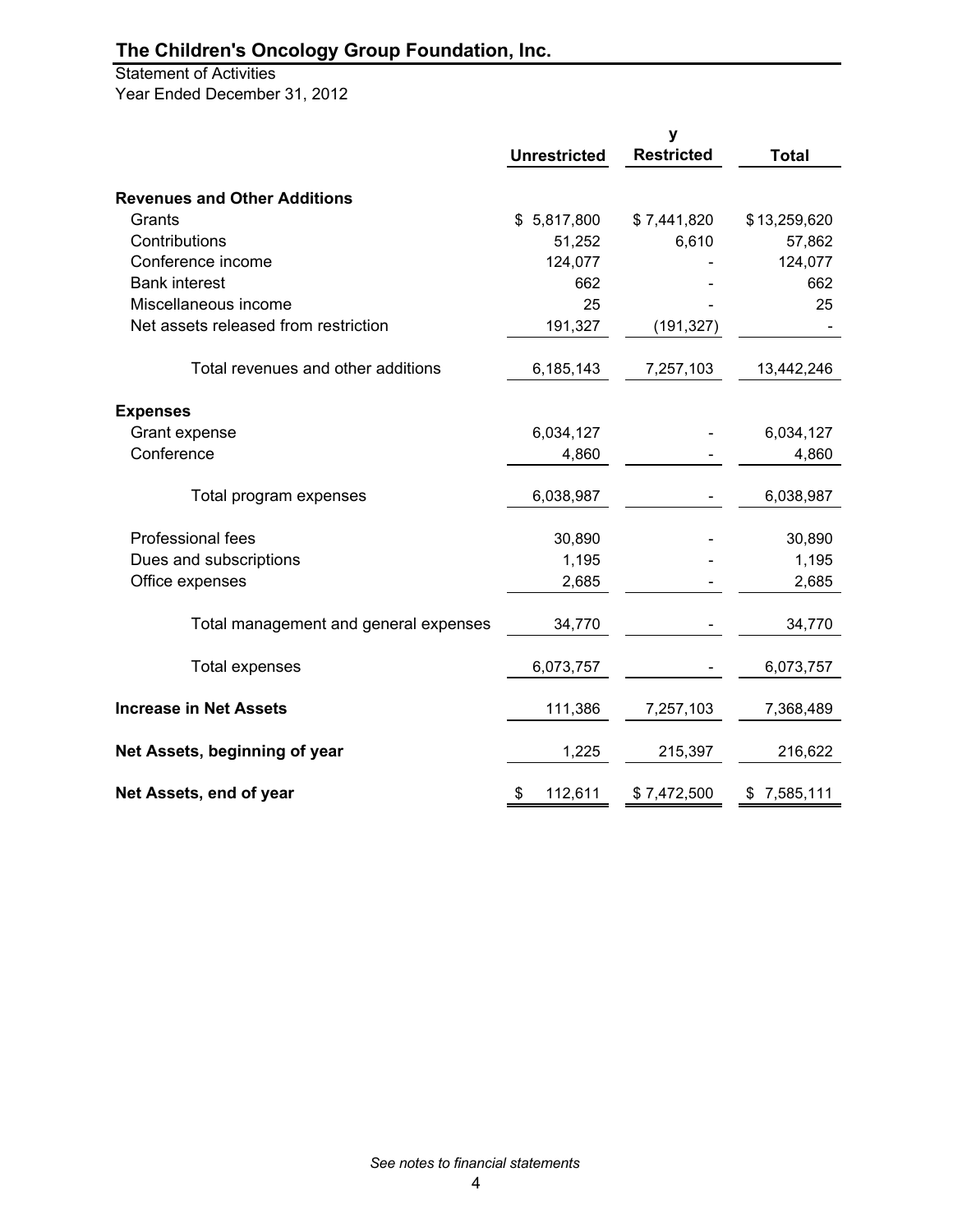| The Children's Oncology Group Foundation, Inc.     |                 |
|----------------------------------------------------|-----------------|
| <b>Statement of Cash Flows</b>                     |                 |
| Year Ended December 31, 2012                       |                 |
| <b>Cash Flows from Operating Activities</b>        |                 |
| Increase in net assets                             | \$<br>7,368,489 |
| Adjustments to reconcile increase in net assets to |                 |
| net cash provided by operating activities:         |                 |
| Changes in assets and liabilities,                 |                 |
| Grants receivable                                  | (7,055,173)     |
| Deferred revenue                                   | 80,675          |
| Net cash provided by operating activities          | 393,991         |
| Net increase in cash                               | 393,991         |
| <b>Cash, Beginning</b>                             | 216,622         |
| Cash, Ending                                       | \$<br>610,613   |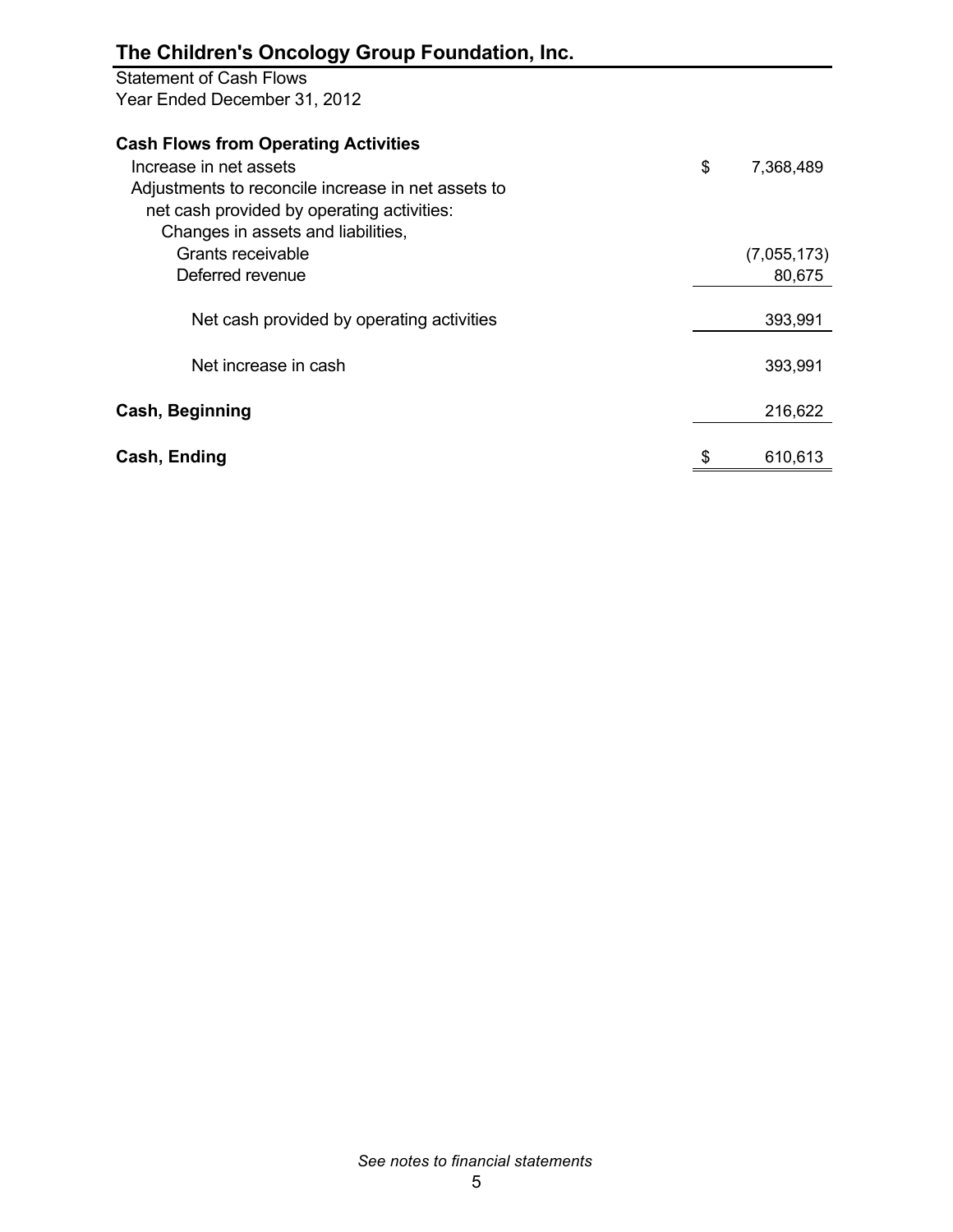Notes to Financial Statements December 31, 2012

## **1. Nature of Operations**

The Children's Oncology Group Foundation, Inc. (the "Foundation") is a not-for-profit organization incorporated in the Commonwealth of Pennsylvania in August 2011. The Foundation was formed to support the Children's Oncology Group ("COG"), an unincorporated entity, which is the world's largest organization devoted exclusively to childhood and adolescent cancer research. The Foundation enables COG's leadership, comprised of a team of doctors, nurses, laboratory scientist and other allied professionals, the ability to direct the resources raised for childhood cancer research to the areas of highest need and opportunity. The board of the Foundation is comprised of the executive committee of COG. The Foundation allows philanthropic funds from individual supporters and organizations to go directly to COG to fund its much needed research. In an era of rapid scientific discovery, this direct link allows COG researchers to respond quickly to new discoveries with great potential to benefit children with cancer. The Foundation's 2012 grant expense consists of sub-grants made to one organization that disperses the funds on behalf of the Foundation to COG member sites.

These activities are primarily supported by grants and contributions from foundations, corporations and individuals.

# **2. Summary of Significant Accounting Policies**

### **Basis of Financial Reporting**

The Foundation follows the authoritative guidance for external financial reporting by not-forprofit organizations and requires that unconditional promises to give (contributions) be recorded as a receivable and revenue and requires the Foundation to distinguish between contributions received for each net asset classification in accordance with donor imposed restrictions. The authoritative guidance also establishes standards for external financial reporting by not-for-profit organizations and requires that resources be classified for accounting and reporting purposes into three net asset classifications according to externally (donor) imposed restrictions.

A description of the net asset classifications follows:

**Unrestricted Net Assets** include assets that are available for the support of operations and whose use is not externally restricted.

**Temporarily Restricted Net Assets** include gifts and accumulated earnings for which donor imposed restrictions, primarily passage of time or occurrence of a specific event, have not been met.

**Permanently Restricted Net Assets** include gifts, trusts, and pledges which require, by donor restriction, that the corpus be invested in perpetuity and only the income be made available for operations in accordance with donor restrictions.

The Foundation has only unrestricted and temporarily restricted net assets as of December 31, 2012.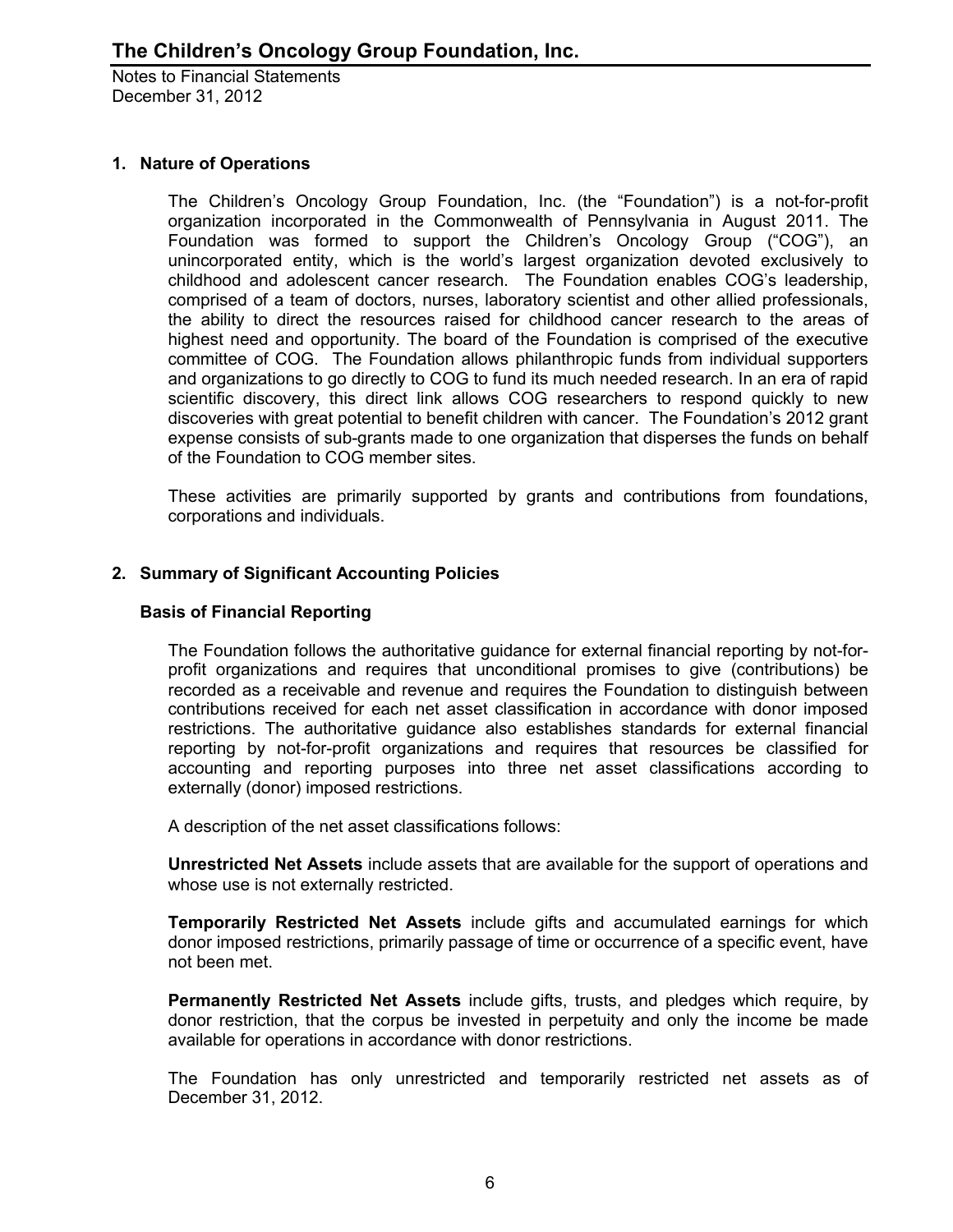Notes to Financial Statements December 31, 2012

## **Revenue Recognition**

Grants or contributions are reported as revenue in the year in which payments are received and/or unconditional promises to give are made. All grants and contributions are considered to be available for unrestricted use unless specifically restricted by the donor. Grants and contributions restricted by the donor for specific purposes are reported as temporarily restricted or permanently restricted support, which increase those net asset classifications. When a donor restriction expires, that is, when a time restriction ends or stipulated purpose restriction is accomplished, temporarily restricted net assets are reclassified to unrestricted net assets. However, if a restriction is fulfilled in the same time period in which the grant or contribution is received, the support is reported as unrestricted.

Grants and contributions, including unconditional promises to give, that are expected to be received within one year are recorded at net realizable value. Grants and contributions that are expected to be collected in future years are recorded at the present value of their expected future cash flows, which approximates fair value. All grants receivable as of December 31, 2012 are expected to be collected within one year, therefore no discount rate in determination of the present value of this balance is necessary.

Conference revenues that have been collected, but for which the conference has not been held as of the year end, are considered not yet earned and included in deferred revenue in the statement of financial position.

### **Use of Estimates**

The preparation of financial statements in conformity with accounting principles generally accepted in the United States of America requires management to make estimates and assumptions that affect the reported amounts of assets and liabilities and disclosure of contingent assets and liabilities at the date of the financial statements, and the reported amounts of revenues and expenses during the reporting period. Actual results could differ from those estimates.

## **In-Kind Contributions**

In-kind contributions include donated goods and services that are recognized as revenues and expenses based on the estimated fair value of the goods or services as of the date provided. The Foundation received \$27,787 in in-kind professional services in the year ended December 31, 2012

#### **Income Tax**

The Foundation qualifies as a tax-exempt organization under Section 501(c)(3) of the Internal Revenue Code. Accordingly, the Foundation is exempt from income tax.

The Foundation accounts for uncertainty in income taxes recognized in the financial statements using a recognition threshold of more likely than not as to whether the uncertainty will be sustained upon examination by the appropriate taxing authority. Measurement of the tax uncertainty occurs if the recognition threshold has been met. Management determined there were no tax uncertainties that met the recognition threshold.

Currently, all of the Foundation's federal exempt organization returns are subject to examination by the Internal Revenue Service since inception in 2011.